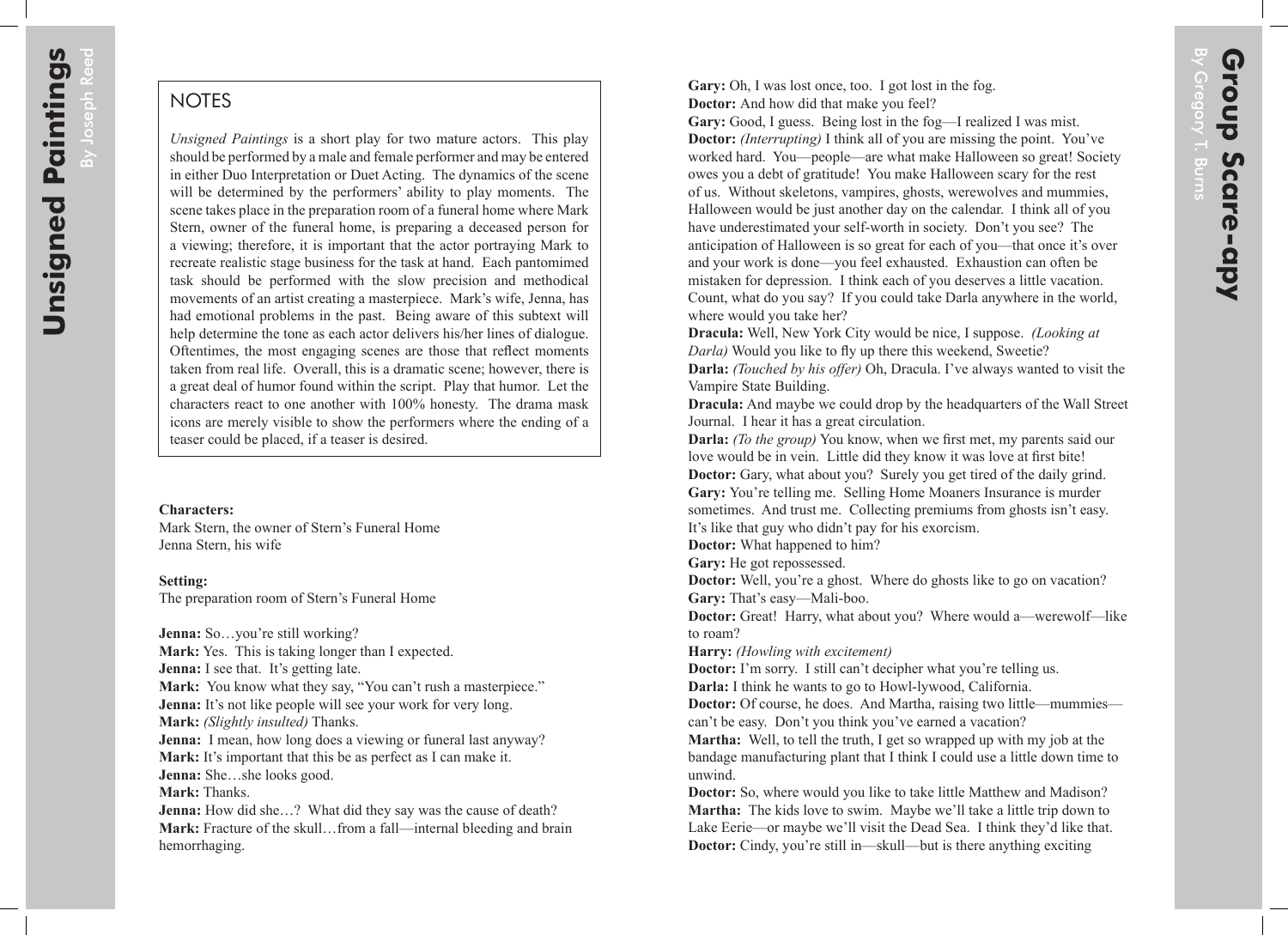**Jenna:** *(Suddenly realizing)* She's the one, isn't she? She's the one they've been talking about on the news. They think she might have been pushed down a flight of stairs or something. Aren't they investigating her husband?

**Mark:** They've questioned him—yes. They haven't pressed any charges or anything.

**Jenna:** So, he'll be there? For the funeral, I mean.

**Mark:** I don't think it would bode well for him if he *didn't* show up.

**Jenna:** No, I mean—I'll get to see him. See if he looks like the type that would…

**Mark:** You know, you don't have to go to every funeral with me.

**Jenna:** No. I want to go. It's important that I be there. You know that. **Mark:** I do.

**Jenna:** So, I'm going.

**Mark:** Okay…



**Mark:** You're not going to make a scene are you?

**Jenna:** Of course not. Have I ever made a scene at a funeral?

**Mark:** Yes.

**Jenna:** When?

**Mark:** Remember the time when they were about to conclude the graveside service and that woman began to sing her hymn?

**Jenna:** *(Laughing)* I'd totally forgotten about that.

**Mark:** She started singing, "Jesus Is Calling," and just as she said those very words—your cell phone started ringing.

**Jenna:** Well, the real irony is that it was Jesus. He wanted to know if we wanted our hedges trimmed the next time he and his crew mowed the lawn.

**Mark:** *(Laughing)* It may have been the only service where technology served a higher purpose and made a few of the mourners born-again believers.

**Jenna:** I wonder how he'll act.

**Mark:** Who?

**Jenna:** Her husband. If he *did* do it, I want to know how he'll react at the service. Will he be remorseful and cry the whole time—wishing he could undo the crime? Or will he be reverent and try to act strong—all the while thinking deep down inside—that he can't wait until this funeral is over so he can take all of the life insurance money and hightail it to some exotic island?

**Mark:** What? You've already sentenced the guy? He's guilty—no trial or anything?

**Jenna:** They usually *are* guilty, you know…

**Mark:** You've been watching way too much television.